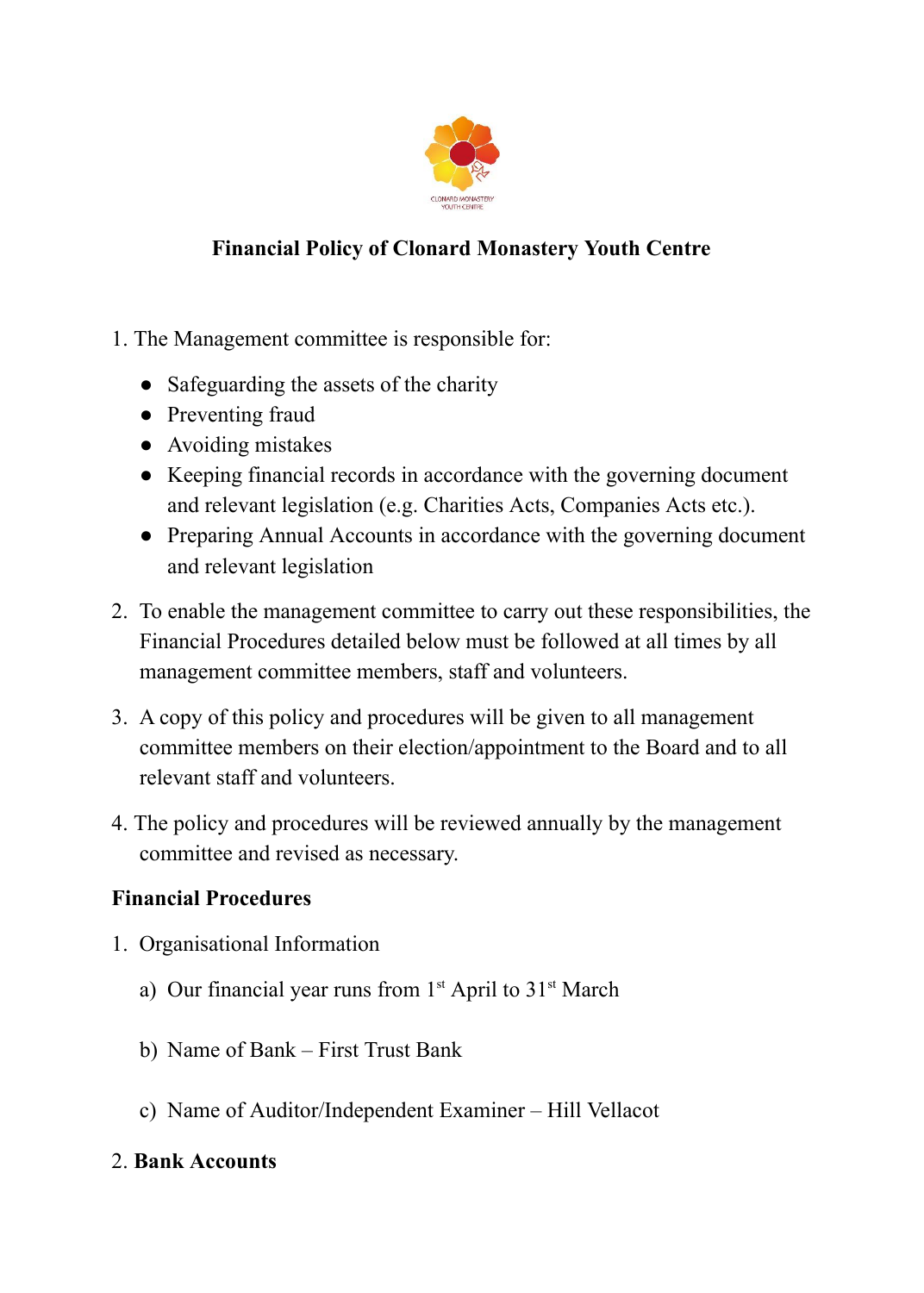- a) All bank accounts must be in the name of the organisation.
- b) No account may ever be opened in the name of an individual or individuals.
- c) New accounts may only be opened by a decision of the management committee, which must be minuted.
- d) Changes to the bank mandate may only be made by a decision of the management committee, which must be minuted.
- e) Two people should be involved in counting cash receipts.
- f) All cheques must be signed by two signatories.
- g) The signatories are responsible for examining the cheques for accuracy and completeness.
- h) All Internet Bank Transfers must be authorised by two signatories
- i) The Treasurer is responsible for ensuring accuracy and completeness prior to transmission.
- j) The signatories are responsible for examining the payment documentation (purchase invoice etc) prior to signing the cheques or authorising an Internet Transfer.
- k) Blank cheques must *never* be signed.

#### 3. **Signatories to the accounts:**

- i. Senior Youth Worker
- ii. Chairperson of the Management Committee
- iii. Rector of Clonard Monastery for the time being

### 4. **Annual Budget**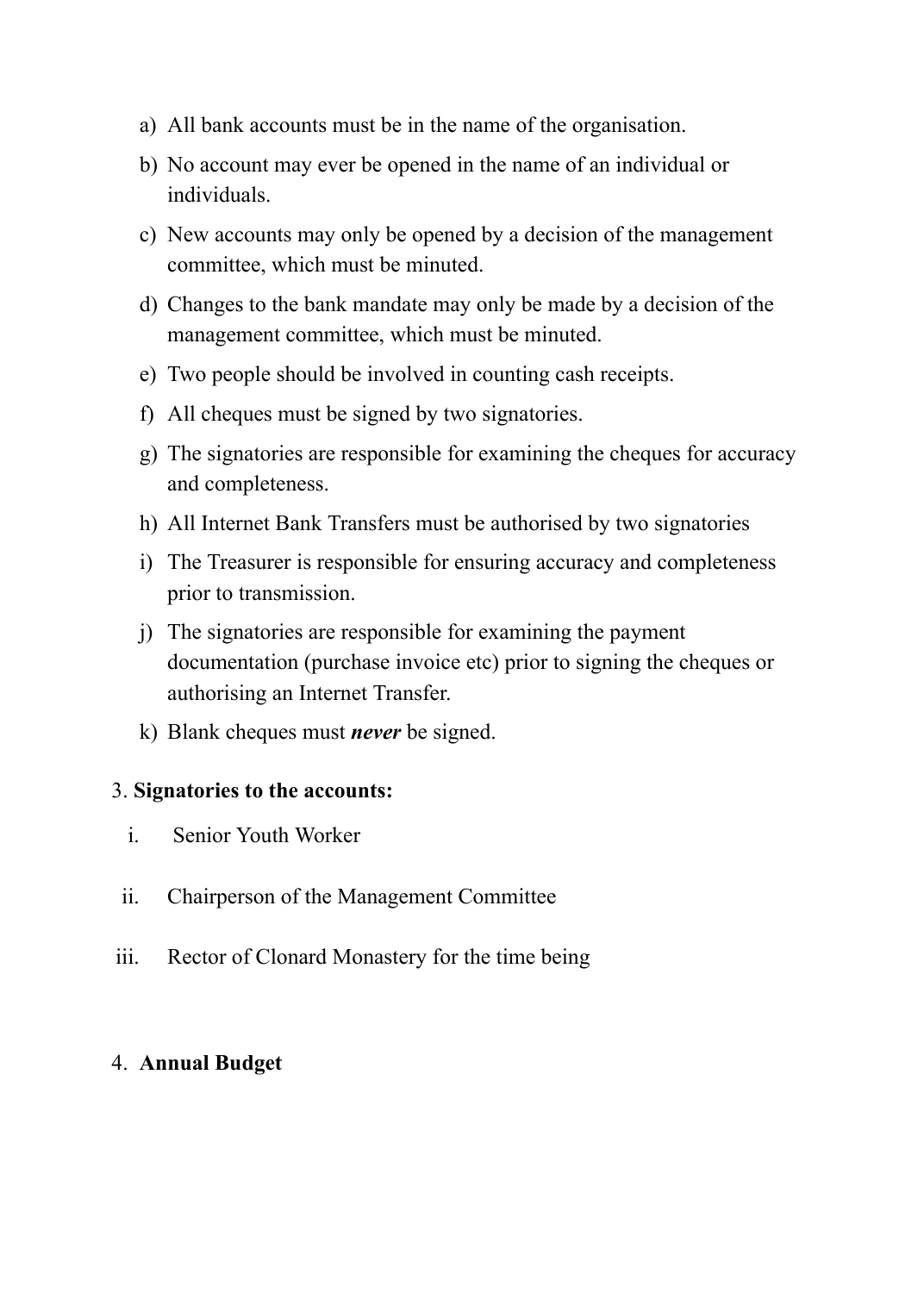- a) An annual budget, setting out the organisation's financial plan for the year, will be prepared so that the management committee members can approve it before the start of each financial year.
- b) The draft budget will be prepared by the following three personnel:
	- Chairman
	- Leader in Charge
	- Treasurer

## 5. **Financial Reports**

An income and expenditure report against agreed budget will be prepared for every management committee meeting by the Senior Youth Worker.

### 6. **Accounting and other financial records**

The organisation maintains a computerised accounting system which records:

- Cheques and cash received and banked
- Cheque payments, Internet Banking Transfers and other amounts paid from the bank accounts
- a) Every transaction will be entered into the appropriate book and will include:
	- The date of the transaction
	- The name of the person money was received from or paid to and the full amount
	- A brief description of why the money was received or paid
	- An analysis of each amount under its relevant budget heading, where applicable
- b) All documents relating to receipts and payments will be filed in the month they are input into the system
- c) A regular backup copy will be taken, saved to Hard Drive and a copy transferred electronically to the Treasurer or other nominated person.

# 7. **Authorisation and Payment**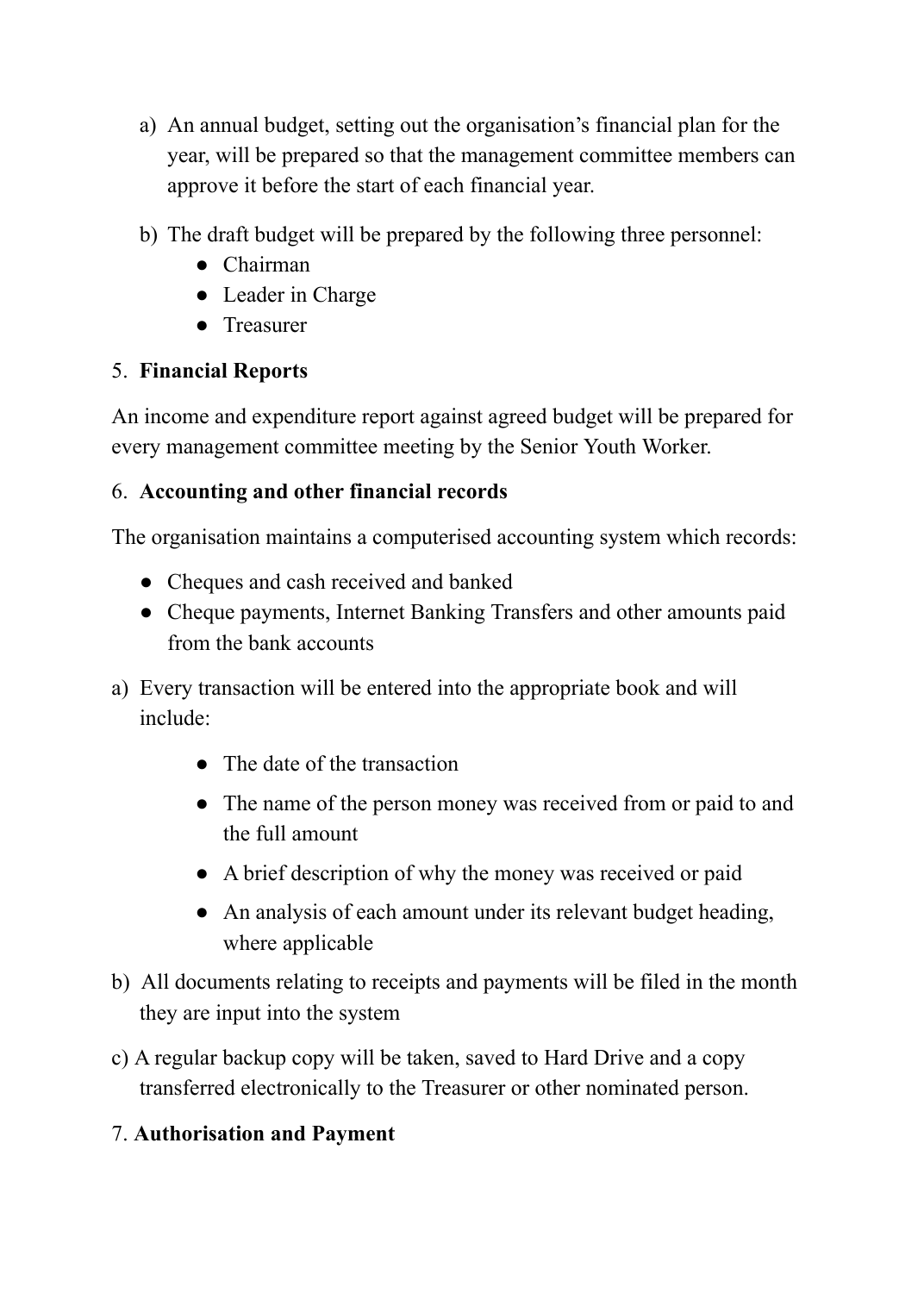- a) The Chairman (or Treasurer in their absence) must approve the purchase of any item over £500.
- b) No Management committee members or staff member may authorise payment to themselves, their partner or relatives.
- c) Invoices (or other receipts) should be matched and checked against the cheques before payment is authorised. All goods received must be signed for; if unchecked they must be checked for completeness before payment.
- d) Before cheque or Internet payment is made, it must be authorised in writing.
- e) When the cheque is signed, the two signatories should also sign the stamped invoice or payment request form.
- f) For Internet Bank Transfer 1 signatory will set up payment and two other signatories must authorise the payment.
- g) Once payment has been made the invoice (or other receipt) should be marked 'Paid', together with the cheque number and date and signed.
- h) All payments must be entered in the computerised accounting system.

### 8. **Petty cash**

● Clonard Monastery Youth Centre no longer operates a petty cash and will instruct payments to staff and volunteers after purchases. Money will then be repaid after approval by 2 signatories.

### 9. **Payroll**

- a) All employees (including sessional and part time employees) must be asked to complete the relevant PAYE forms before they receive any payment
- b) All staff changes and changes to terms and conditions of employment must be authorised and minuted by the management committee.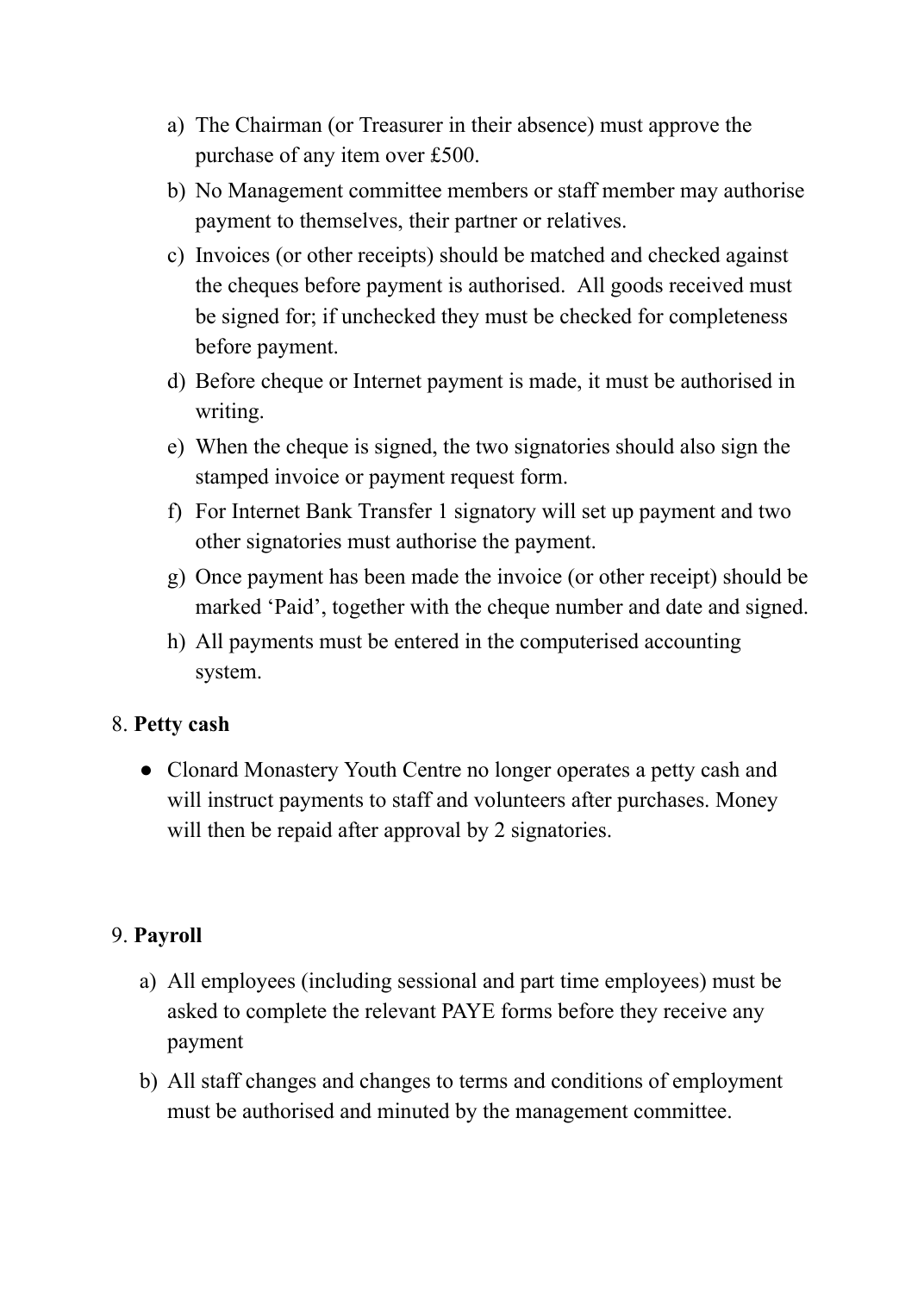c) Payroll and all calculations will be made by Moore Stephens who will have timesheets and relevant PAYE forms emailed to them at appropriate times to ensure payslips and payment details are returned to Clonard Monastery Youth Centre at appropriate times.

### 10. **Insurance**

- a) Appropriate Insurance policies will be maintained to cover:
	- Employer's Liability
	- Public Liability
	- Buildings and Contents

#### 11. **Review and Monitoring**

Clonard Monastery Youth Centre is committed to monitoring the operation of our policy and reviewing our policy and good practice annually.

#### **Current Chairperson** Geraldine Stinton

| <b>Current Treasurer</b> | Brendan Dineen       |
|--------------------------|----------------------|
| <b>Current Rector</b>    | Fr Peter Burns CCSsR |

12. This Financial Policy and the Financial Procedures detailed above were agreed and minuted at a meeting of the Management committee on:

Date……………………………………

Name:…………………………………………………………………………… ……………

Signed ………………………………………………………………………………… ………